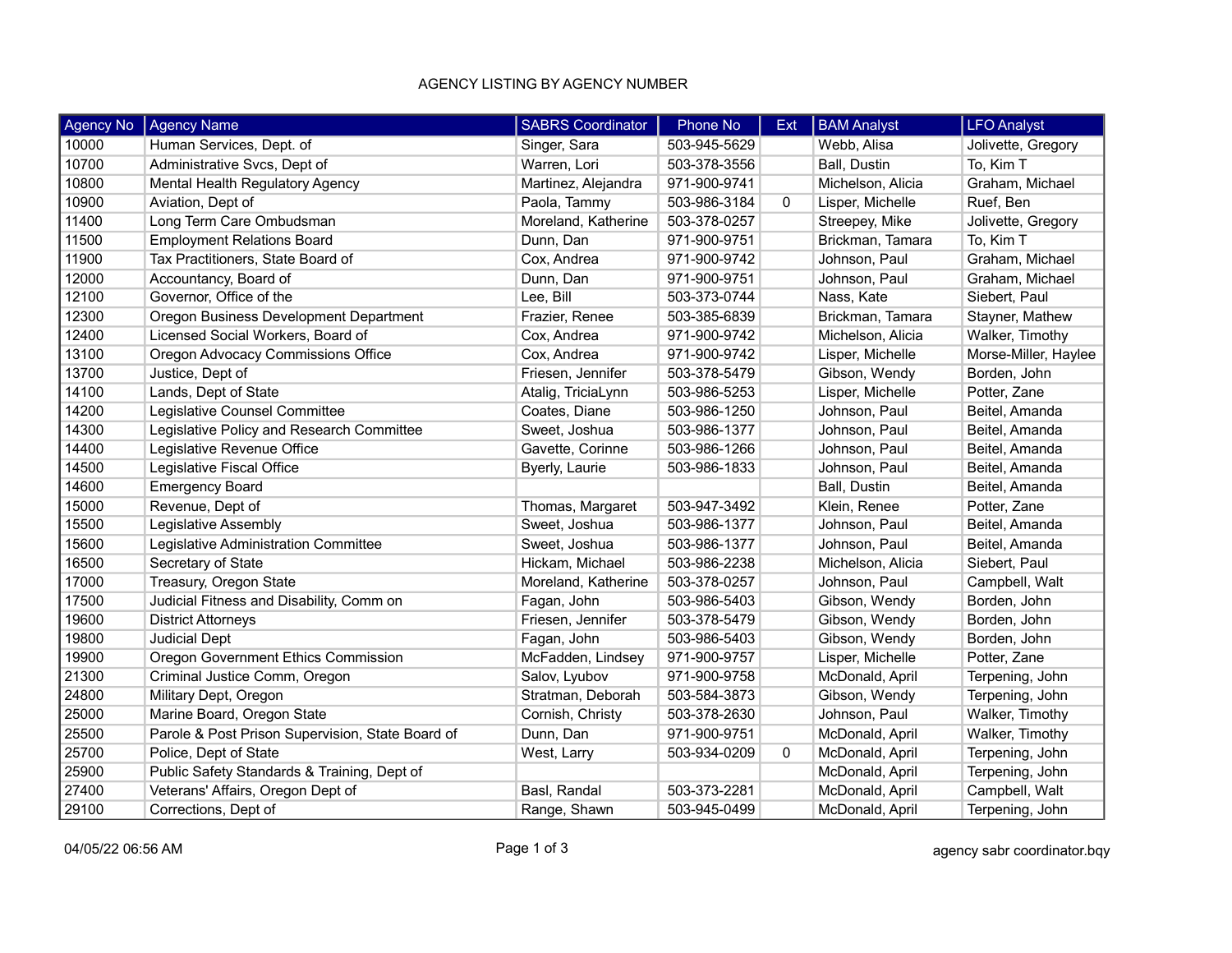| Agency No | <b>Agency Name</b>                              | <b>SABRS Coordinator</b> | Phone No     | Ext | <b>BAM Analyst</b> | <b>LFO Analyst</b>   |
|-----------|-------------------------------------------------|--------------------------|--------------|-----|--------------------|----------------------|
| 33000     | Energy, Dept of                                 | Knight, Mary             | 503-373-7562 |     | Klein, Renee       | Terpening, John      |
| 33100     | <b>Oregon Climate Authority</b>                 |                          |              |     |                    |                      |
| 34000     | Environmental Quality, Dept of                  | Braun, Susan             | 503-887-0359 |     | Klein, Renee       | Terpening, John      |
| 35000     | Columbia River Gorge Comm                       | Martinez, Alejandra      | 971-900-9741 |     | Klein, Renee       | Potter, Zane         |
| 39900     | <b>Psychiatric Security Review Board</b>        | Martinez, Alejandra      | 971-900-9741 |     | Heath, Patrick     | MacDonald, Tom       |
| 40400     | Public Defense Svcs Comm                        | Dougherty, Gabe          | 971-701-1789 |     | Gibson, Wendy      | Borden, John         |
| 41500     | <b>Oregon Youth Authority</b>                   | Forster, Amber           | 503-373-7379 |     | McDonald, April    | Terpening, John      |
| 42500     | Indian Svcs, Comm on                            | Sweet, Joshua            | 503-986-1377 |     | Johnson, Paul      | Beitel, Amanda       |
| 44000     | Consumer and Business Svcs, Dept of             | Mendiola, Anita          | 503-947-7987 |     | Heath, Patrick     | Ruef, Ben            |
| 44300     | Oregon Health Authority                         | Singer, Sara             | 503-945-5629 |     | Heath, Patrick     | MacDonald, Tom       |
| 45900     | Public Employees Retirement System, Oregon      | Gabriel, Greg            | 503-598-3539 |     | Lisper, Michelle   | Borden, John         |
| 47100     | <b>Employment Dept</b>                          | Boston, Julie            | 503-947-1796 |     | Brickman, Tamara   | Deister, Michelle    |
| 52400     | <b>Chief Education Office</b>                   |                          |              |     |                    | Neburka, Julie       |
| 52500     | <b>Higher Education Coordinating Commission</b> | McMullen, Ramona         | 503-947-5933 |     | Gibson, Wendy      | To, Kim T            |
| 54300     | <b>State Library</b>                            | Moreland, Katherine      | 503-378-0257 |     | Brickman, Tamara   | To, Kim T            |
| 57500     | Oregon Office of Student Access and Completion  |                          |              |     |                    |                      |
| 58000     | <b>Oregon University System</b>                 |                          |              |     |                    |                      |
| 58100     | Education, Dept of                              | Macias, Jose             | 503-947-5847 |     | Streepey, Mike     | Neburka, Julie       |
| 58400     | Teacher Standards & Practices Comm              | McFadden, Lindsey        | 971-900-9757 |     | Gibson, Wendy      | Neburka, Julie       |
| 58500     | Commission for the Blind                        | Martin, Kat              | 971-673-1613 |     | Michelson, Alicia  | To, Kim T            |
| 58600     | Community Coll & Workforce Dvlpmnt, Dept of     |                          |              |     | Gibson, Wendy      | To, Kim T            |
| 59000     | Oregon Health and Science University            | Warren, Lori             | 503-378-3556 |     | Gibson, Wendy      | To, Kim T            |
| 60300     | Agriculture, Oregon Dept of                     | Sendelbaugh, Adam        | 503-986-4589 |     | Klein, Renee       | Terpening, John      |
| 62900     | Forestry, Dept of                               | Short, James             | 503-945-7275 |     | Klein, Renee       | Stayner, Mathew      |
| 63200     | Geology & Mineral Industries, Dept of           | Salov, Lyubov            | 971-900-9758 |     | Klein, Renee       | Terpening, John      |
| 63400     | Parks & Recreation Dept                         | Crane, Tanya             | 503-586-9466 |     | Klein, Renee       | Stayner, Mathew      |
| 63500     | Fish & Wildlife, Oregon Dept of                 | Nichols, Brandy          | 503-947-6163 |     | Klein, Renee       | Terpening, John      |
| 66000     | Land Conservation & Development, Dept of        | Corbo, Richelle          | 503-934-0022 |     | Klein, Renee       | Potter, Zane         |
| 66200     | Land Use Board of Appeals                       | Martinez, Alejandra      | 971-900-9741 |     | Johnson, Paul      | Potter, Zane         |
| 69000     | Water Resources Dept                            | Snyder, Lisa             | 503-983-5801 |     | Klein, Renee       | Stayner, Mathew      |
| 69100     | Watershed Enhancement Board, Oregon             | Scharer, Miriam          | 503-877-0555 |     | Klein, Renee       | Stayner, Mathew      |
| 73000     | Transportation, Oregon Dept of                  | Gibeaut, Teri            | 503-986-3906 |     | Lisper, Michelle   | Deister, Michelle    |
| 81100     | Oregon Board of Chiropractic Examiners          | Cox, Andrea              | 971-900-9742 |     | Michelson, Alicia  | Coates, Emily        |
| 83100     | Oregon Health Licensing Agency                  |                          |              |     |                    |                      |
| 83300     | <b>Health Related Licensing Boards</b>          | Fehl, Jeffrey            | 971-900-9753 |     | Michelson, Alicia  | Morse-Miller, Haylee |
| 83400     | Oregon Board of Dentistry                       | Brandt, Carol            | 971-673-2679 |     | Michelson, Alicia  | Coates, Emily        |
| 83900     | Labor & Industries, Bureau of                   | Bonebrake, Terry         | 971-673-0812 |     | Brickman, Tamara   | Ruef, Ben            |
| 84500     | Oregon Liquor & Cannabis Comm                   | Carberry, Patrick        | 503-872-5171 |     | Brickman, Tamara   | Deister, Michelle    |
| 84700     | Oregon Medical Board                            | Brandt, Carol            | 971-673-2679 |     | Michelson, Alicia  | Ruef, Ben            |